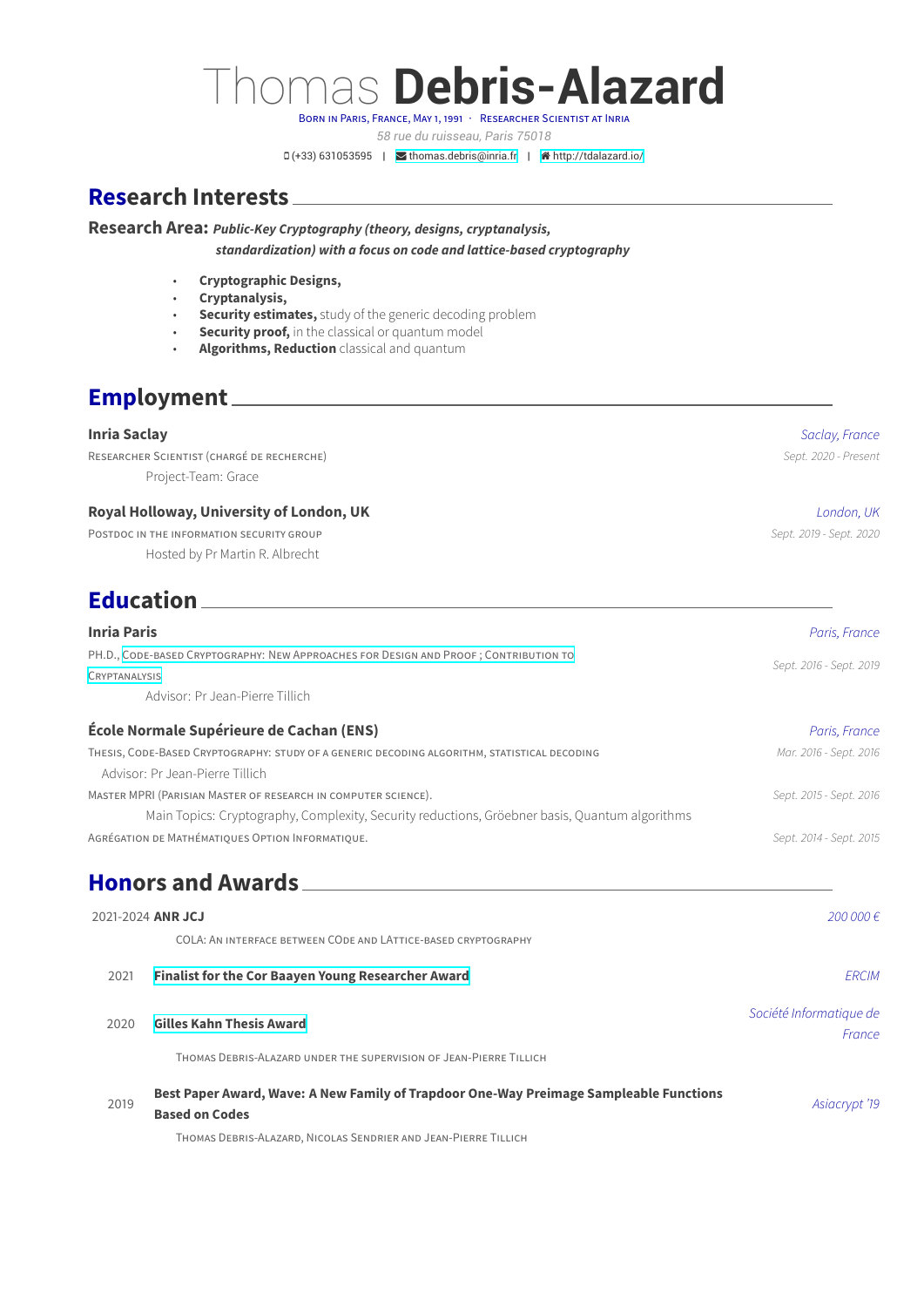#### **Scientific Publications**

| 2022             | On Codes and Learning with Errors over Function Fields                                                                                                  | Crypto '22                         |
|------------------|---------------------------------------------------------------------------------------------------------------------------------------------------------|------------------------------------|
|                  | MAXIME BOMBAR, ALAIN COUVREUR AND THOMAS DEBRIS-ALAZARD                                                                                                 |                                    |
| 2022             | An Algorithmic Reduction Theory for Binary Codes: LLL and more                                                                                          | <b>IEEE Information Theory '22</b> |
|                  | THOMAS DEBRIS-ALAZARD, LÉO DUCAS AND WESSEL P.J. VAN WOERDEN                                                                                            |                                    |
| 2021             | Classical and Quantum algorithms for generic Syndrome Decoding problems and applications<br>to the Lee metric                                           | PQCrypto'21                        |
|                  | ANDRÉ CHAILLOUX, THOMAS DEBRIS-ALAZARD AND SIMONA ETINSKI                                                                                               |                                    |
| 2020             | Tight and Optimal Reductions for Signatures based on Average Trapdoor Preimage<br><b>Sampleable Functions and Applications to Code-Based Signatures</b> | <b>PKC '20</b>                     |
|                  | ANDRÉ CHAILLOUX AND THOMAS DEBRIS-ALAZARD                                                                                                               |                                    |
| 2019             | Wave: A New Family of Trapdoor One-Way Preimage Sampleable Functions Based on Codes                                                                     | Asiacrypt '19                      |
|                  | THOMAS DEBRIS-ALAZARD, NICOLAS SENDRIER AND JEAN-PIERRE TILLICH                                                                                         |                                    |
| 2019             | Ternary syndrome decoding with large weights                                                                                                            | <b>SAC '19</b>                     |
|                  | RÉMI BRICOUT, ANDRÉ CHAILLOUX, THOMAS DEBRIS-ALAZARD AND MATTHIEU LEQUESNE                                                                              |                                    |
| 2018             | Two attacks on rank metric code-based schemes: Ranksign and an identity-based-encryption<br>scheme                                                      | Asiacrypt'18                       |
|                  | THOMAS DEBRIS-ALAZARD AND JEAN-PIERRE TILLICH                                                                                                           |                                    |
| 2017             | <b>Statistical Decoding</b>                                                                                                                             | ISIT'17                            |
|                  | THOMAS DEBRIS-ALAZARD AND JEAN-PIERRE TILLICH                                                                                                           |                                    |
| <b>Preprints</b> |                                                                                                                                                         |                                    |

| 2022 | Smoothing codes and lattices: systematic study and new bounds<br>THOMAS DEBRIS-ALAZARD, LÉO DUCAS, NICOLAS RESCH AND JEAN-PIERRE TILLICH                               | <i>iacr.org</i> |
|------|------------------------------------------------------------------------------------------------------------------------------------------------------------------------|-----------------|
| 2021 | Wavelet: Code-based postquantum signatures with fast verification on microcontrollers<br>GUSTAVO BANEGAS, THOMAS DEBRIS-ALAZARD, MILENA NEDELJKOVIĆ AND BENJAMIN SMITH | <i>iacr.org</i> |
| 2021 | <b>Quantum Reduction of Finding Short Code Vectors to the Decoding Problem</b><br>THOMAS DEBRIS-ALAZARD, MAXIME REMAUX AND JEAN-PIERRE TILLICH                         | arxiv.org       |
| 2020 | On the Hardness of Code Equivalence Problems in Rank Metric<br>ALAIN COUVREUR, THOMAS DEBRIS-ALAZARD AND PHILIPPE GABORIT                                              | arxiv.org       |
| 2019 | About Wave Implementation and its Leakage Immunity<br>THOMAS DEBRIS-ALAZARD, NICOLAS SENDRIER AND JEAN-PIERRE TILLICH                                                  | <i>iacr.org</i> |
| 2017 | The problem with the SURF scheme<br>THOMAS DEBRIS-ALAZARD, NICOLAS SENDRIER AND JEAN-PIERRE TILLICH                                                                    | arxiv.org       |

# **Teach[ing](https://arxiv.org/abs/1706.08065)**

### **MPRI (2021-2022)**

• **Error-correcting codes and applications to cryptography (with Anne Canteaut and Alain Couvreur),** introduction to code-based cryptography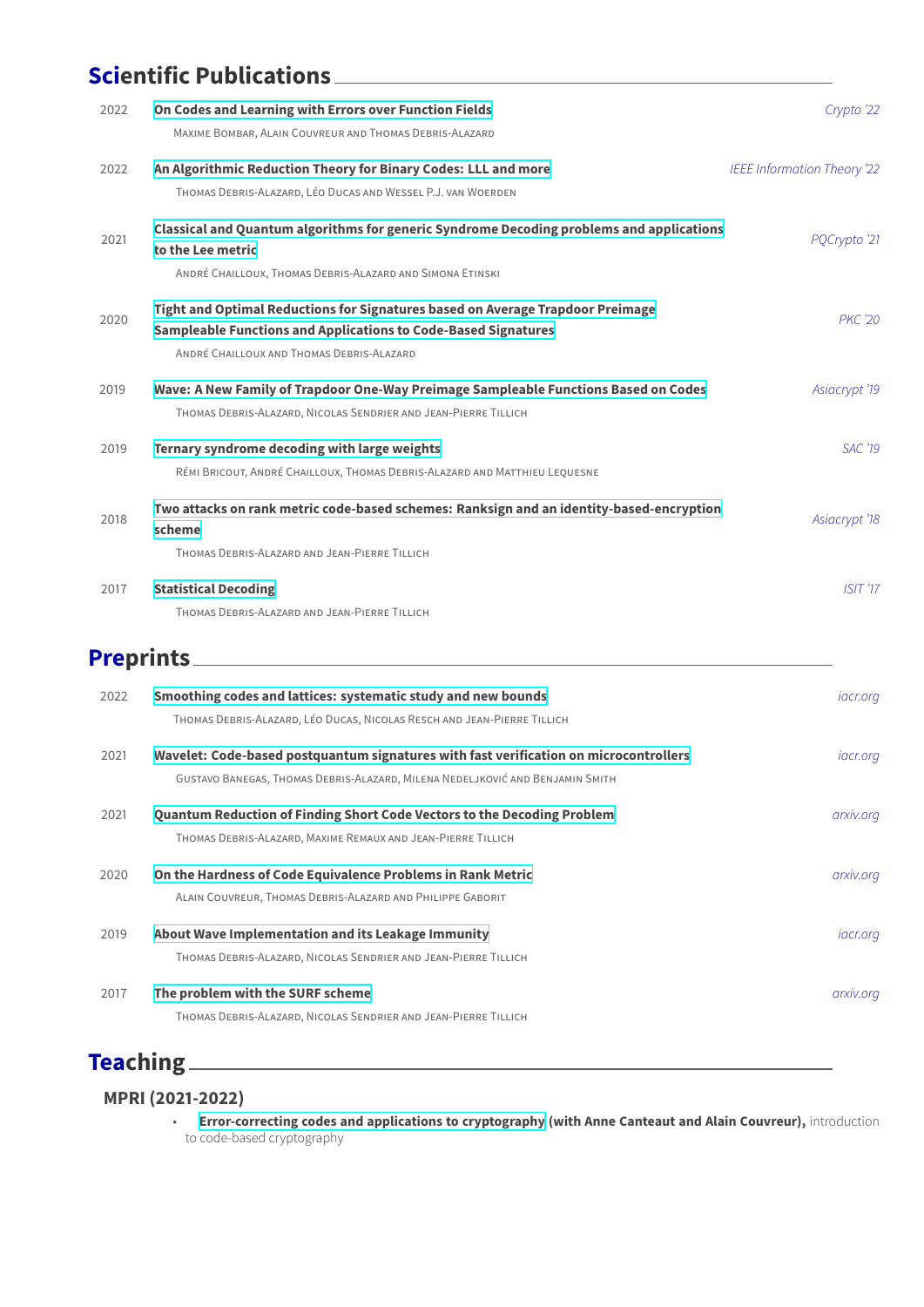#### **ENS Lyon (2021-2022)**

• **Post-quantum cryptography (with Damien Stehlé and Benjamin Wesolowski),** introduction to code-based cryptography

## **Polytechnique (2021-2022)**

**Introduction to cryptology (INF558)**, under the supervision of François Morain

#### **Polytechnique (2020-2021)**

- **Introduction à l'informatique (INF361),** under the supervision of Philippe Chassignet and François Morain
- **Introduction to cryptology (INF558),** under the supervision of François Morain

#### **ENSTA (2020-2021)**

• **Mathématiques discrètes pour la protection de l'information,** under the supervision of Françoise Levy-Dit-Vehel

#### **University Paris-Sorbonne (2016-2019)**

- **Advanced Cryptography,** Master 1 under the supervision of Damien Vergnaud<br>• **Introduction of Cryptography,** 3rd year Bachelor under the supervision of Val
- **Introduction of Cryptography,** 3rd year Bachelor under the supervision of Valérie Ménissier-Morain
- **Environment and Development in Linux,** 2nd year Bachelor under the supervision of Valérie Ménissier-Morain
- **Programming in C,** 1st year Bachelor

## **Program Committees**

2022 **Journées Codage & Cryptographie (JC2)**

## **Presentations**

### **Selected Talks at Seminars and Conferences**

| Oct, 2021         | <b>Quantum Reduction of Finding Short Code Vectors to the Decoding Problem, DAGSTUHL SEMINAR,</b><br><b>QUANTUM CRYPTANALYSIS</b>            | Dagstuhl                 |
|-------------------|----------------------------------------------------------------------------------------------------------------------------------------------|--------------------------|
| Dec, 2019         | Wave: A New Family of Trapdoor One-Way Preimage Sampleable Functions Based on<br><b>Codes, ASIACRYPT 19'</b>                                 | Kobe                     |
| Sept, 2019        | Wave: A New Family of Trapdoor One-Way Preimage Sampleable Functions Based on<br><b>Codes, LONDON-ISH LATTICE CODING AND CRYPTO MEETINGS</b> | Imperial College, London |
| May, 2019         | Wave: A New Family of Trapdoor One-Way Preimage Sampleable Functions Based on<br><b>Codes, CRYPTO MEETING</b>                                | ENS, Lyon                |
| Feb, 2019         | Wave: A New Family of Trapdoor One-Way Preimage Sampleable Functions Based on<br><b>Codes, CRYPTOGRAPHY SEMINAR</b>                          | POShield, Oxford         |
| Dec, 2018         | Two attacks on rank metric code-based schemes: Ranksign and an identity-based-encryption<br>scheme, ASIACRYPT 18'                            | <b>Brisbane</b>          |
|                   | June, 2017 Statistical Decoding, ISIT 17'                                                                                                    | Aachen                   |
| <b>Workshops</b>  |                                                                                                                                              |                          |
| Sept.<br>$2020 -$ | <b>Organization of the team Grace Seminar,</b>                                                                                               | <b>Inria Saclay</b>      |
|                   | PRESENTATIONS: HERE                                                                                                                          |                          |
| Sept.<br>$2020 -$ | <b>Workshop on Transference, ORGANIZED BY LÉO DUCAS</b>                                                                                      | CWI                      |
|                   | PRESENTATION: SMOOTHING BOUNDS FOR CODES AND LATTICES                                                                                        |                          |